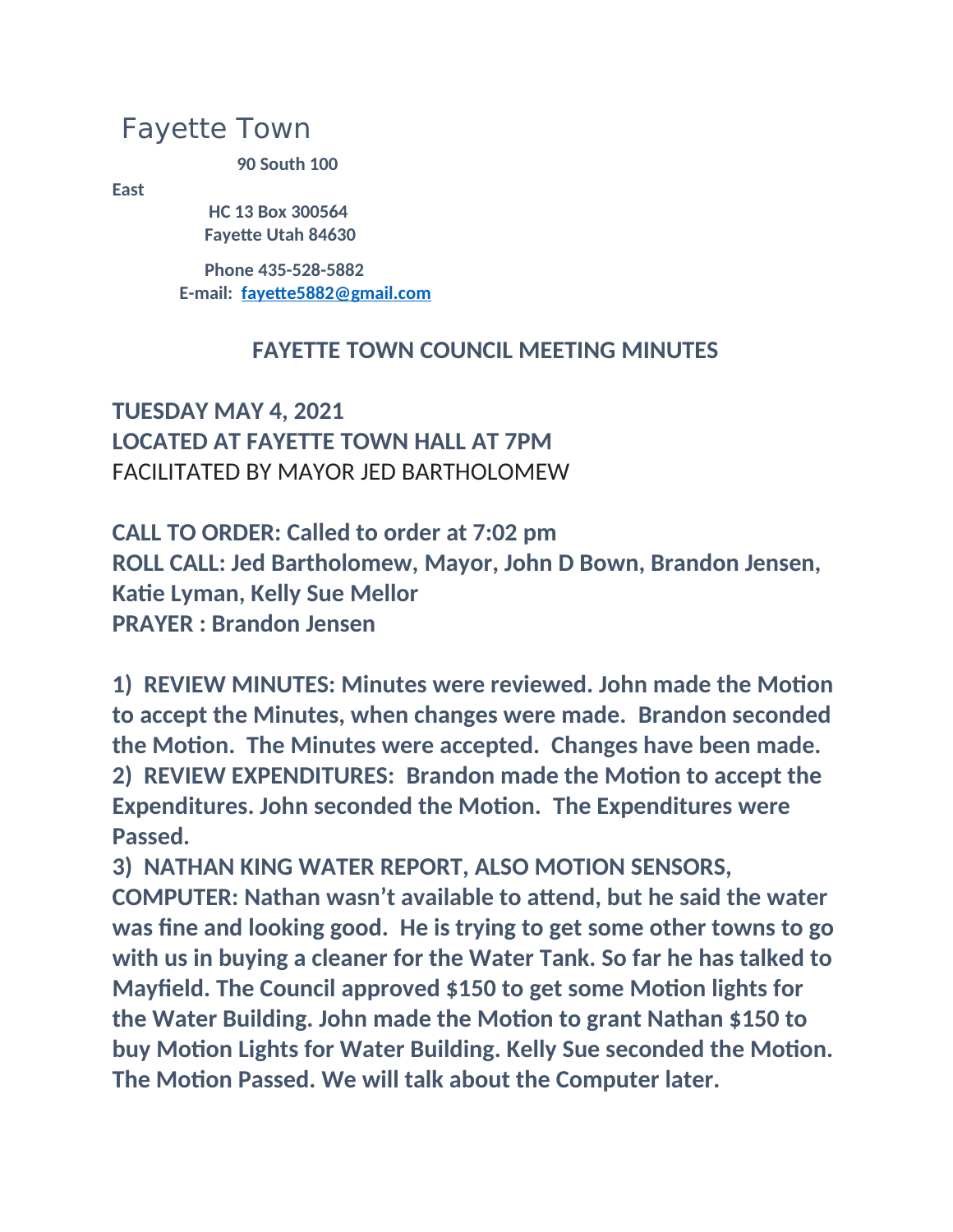**4) FUNDING FOR FENCING ON NORTH SIDE OF SPRING-SCOTT'S FENCING: The Council talked about the Fencing. John made the Motion to pay up to \$600 as our Half of the Fence. Kelly Sue seconded the Motion. The Motion Passed. Jed Abstained from the vote.**

**5) ROADS BONDING: We have 3 Companies that have presented Bids. The Bids will be opened on May 19, 2021 at 2:00pm at the Fayette Town Hall. We were given a Resolution to pass for the ROADS OF FAYETTE TOWN.**

**John made the Motion to pass the Resolution. Katie seconded the Motion. The Resolution Passed.**

**6) HOUSES FOR DURAN'S AND HANSEN'S: The Hansen's were present and showed us the Plans for their new house at 210 North 200 East. Joe Mellor was present from the Planning and Zoning Committee and He approved the plans. The plans were accepted by the Council.**

**7) WEEDS: The Ad for the Person to do our spraying has just been put out. So we can wait for that right now.**

**8) PART-TIME SUMMER JOBS: Our Part-time jobs for the summer were given to Mason Lyman to mow the grass. Elijah Ryan will do the Park and the Park Bathroom. Each earning \$8 an Hour.**

**9) CLOSE TOWN TO BURNING: We need to have an Ordinance for the Town of Fayette for our own Burning Rules. Gunnison Fire Department made up a copy and we will get our own and get a copy to them. Next month.**

**10) BATHROOM DOOR—WHAT IS HAPPENING? Brandon will try to find a door to fix the Bathroom at the Park. John made a Motion to buy a door for up to \$500. Kelly Sue seconded the Motion. The Motion Passes.**

**11) BUDGET: WATER RATES, CEMETERY FEES, COUNCIL STIPENDS, WATER HOOK-UP FEES: We talked of raising the Water Rates to \$41.00 a month for 15,000 gallons. John made the Motion to pass this raise. Brandon seconded the Motion. The Motion Passed. Also we have seen a need to raise the payment for installing Water Meters. The Price for new Water Meter Hook-ups will now be \$2500, instead**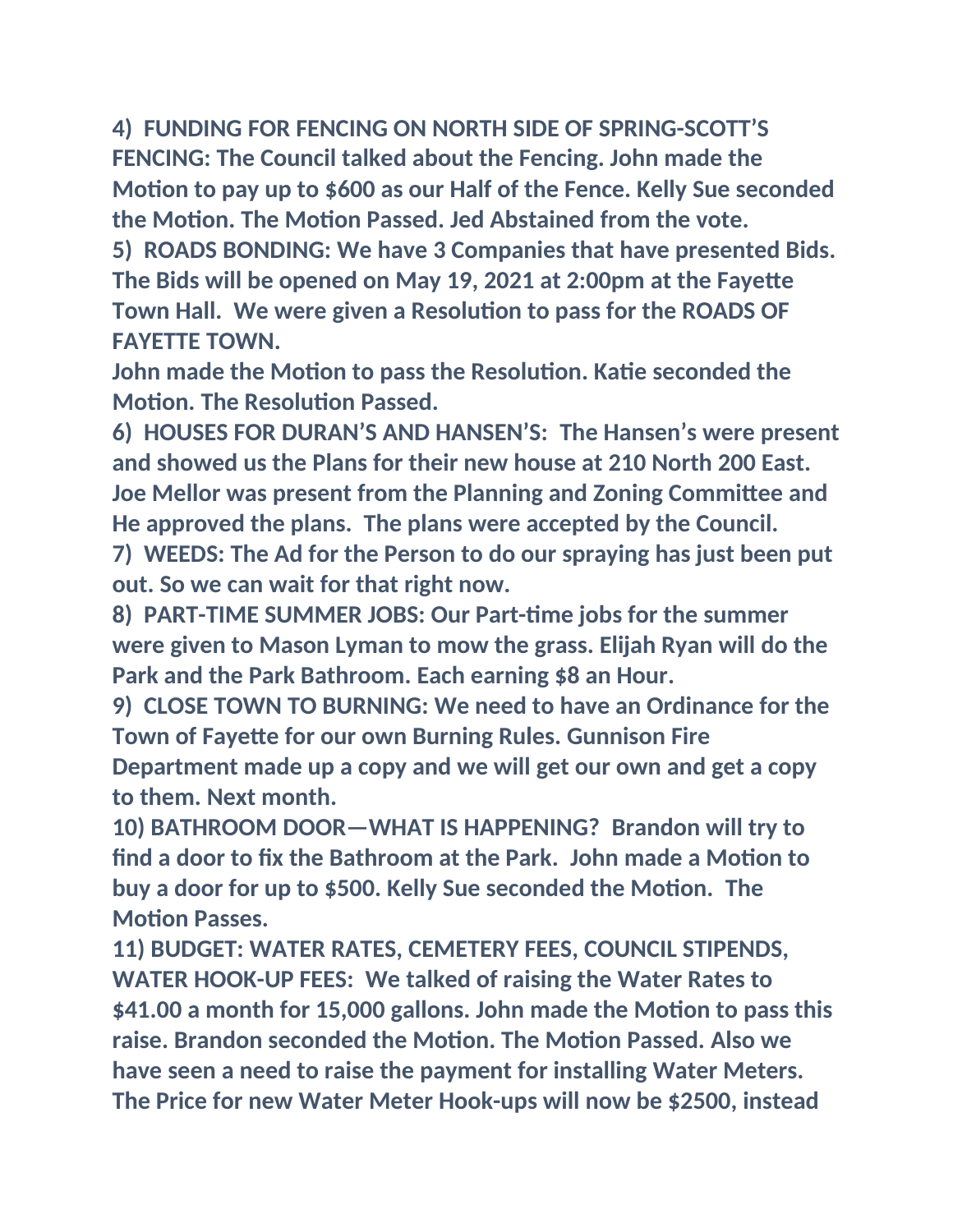**of \$1500. Kelly Sue Made the Motion to accept the raise to \$2500. Brandon seconded the Motion. The Motion Passed. Also, the Stipends for the Council was brought up, but no decision was made at this time. Also the Cemetery fees will go up: Grave site will be \$250 for a Resident, \$1000 for Non- Resident. The new fee for opening the Grave will be \$300 for Residents and \$750 for Non- Residents. Brandon Made the Motion to accept these changes. Kelly Sue seconded the Motion. The Motion Passed. We will have our Budget meeting for passing the new Budget on June 3, 2021 at 7pm. 12) WEBSITE Our new website is up and running and it is very nice!! We will keep it updated often.**

**CITIZEN'S CONCERNS EMERGENCY SESSION (If needed)**

**TOWN COUNCIL ITEMS:**

**JED BARTHOLOMEW, MAYOR: Water, Weeds, Office, Cemetery**

 **Jed wants to get some red rocks for the Cemetery. We can address this next month. Kelly Sue will check some prices. BRANDON JENSEN: Flags, P&Z, Park**

**JOHN BOWN: Animal Control, Fire Meeting's, Cemetery KELLY SUE MELLOR: Celebrations, Grants**

**KATIE LYMAN: Website, Newsletter, Emergency Preparedness, Recorder**

 **The Council decided to give the Town Clerk a Raise of \$2 an hour. John made the Motion to accept the raise. Kelly Sue seconded the Motion. The Motion Passed.**